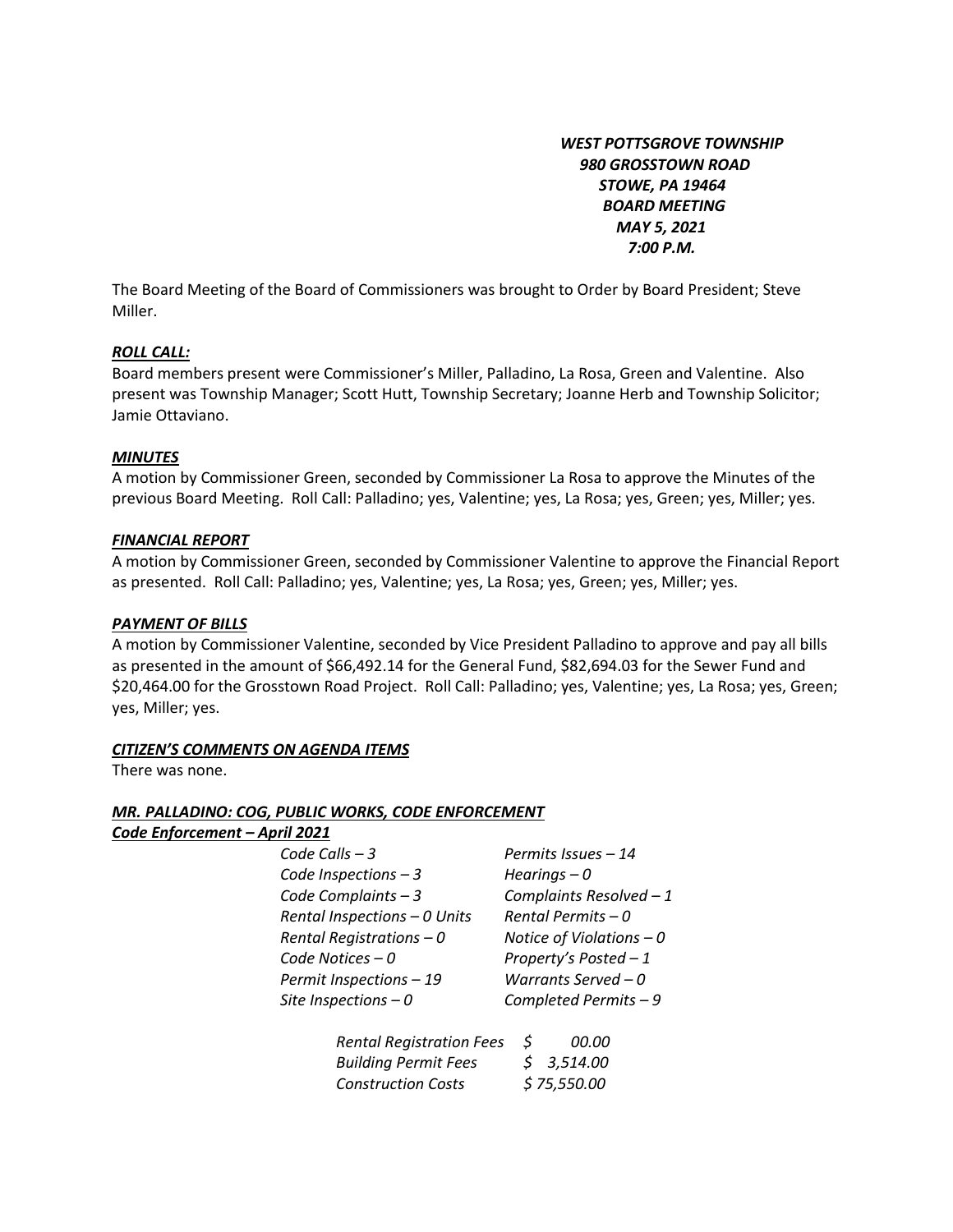Vice President Palladino stated; the rest of my report will be under Old and New Business.

## *MR. VALENTINE: RECREATION, TOWN WATCH, REGIONAL RECREATION*

#### *Recreation*

Commissioner Valentine stated; I've got a meeting next Thursday and we're trying to come up with the best plan for Summer Playground.

### *Town Watch*

Town Watch has been on hold and we haven't had any meetings since the Pandemic started.

#### *Regional Recreation*

Commissioner Valentine reported; we've got a new Coordinator and we are working together with her to get her up to date.

#### *MR. GREEN: EMERGENCY MANAGEMENT, RECYCLING, FINANCE*

There were no reports.

### *MR. LA ROSA: REGIONAL PLANNING, ZONING, PLANNING COMMISSION*

There were no reports.

### *MR. MILLER: POLICE, CIVIL SERVICE, FIRE*

#### *Fire*

For the month of *April,* there were 17 calls in Montgomery County; 9 in West Pottsgrove and 8 in the Pottstown Borough. There were 12 in Berks County; 8 in Douglass Township, 3 in Birdsboro and 1 in Amity Township. There was 3 in Chester County and 2 in North Coventry Township. There was 109 personnel who volunteered their time, for a total of 60.19 hours.

## *Police*

### *Office in Charge; Tim Roeder's Report*

Total Calls - 333 *(April) Abandoned Vehicles* Total Arrests – 2 Vehicles Acted On - 2 Traffic – 11 Vehicles Pending Action - 0 Non-Traffic  $-1$  Traffic Warnings – 4 *Juvenile Report* Assists – 32 Calls - (April) - 14 Mileage – 3,133 Juvenile Arrests – 1

# *Monthly Codes Report* Child Abuse – 3

Other Code Violations – 3 Citations - 0

 Adults – 1 Vehicles Tagged Abandoned - 2 Juveniles – 1 Vehicles Removed From Roadway - 0 Total Citations – 12 Vehicles Removed From Private Property - 0

Parent/Juvenile Conferences – 2 Abandoned Vehicles – 2 Community Relations - 2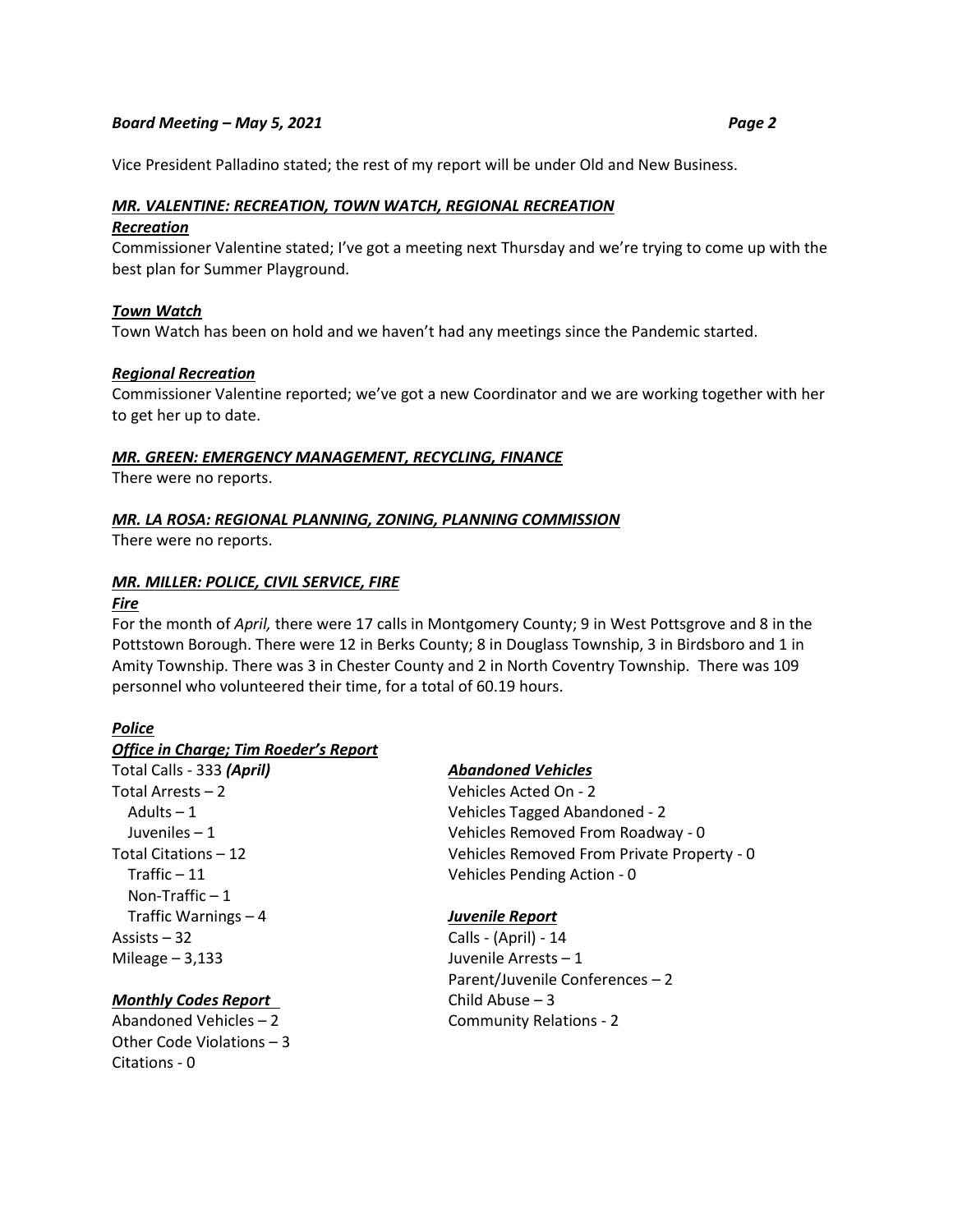Officer Roeder reported; we had an Officer resign last month, which was I believe, brought up at the previous Workshop Meeting. His last day was April 30, 2021. Corporal Cass was hired as a part-time Officer in 2001. On January 8, 2003, he was hired by the Township in a full-time capacity. Corporal Cass was promoted to the rank of Corporal in 2006 and served the Department in many aspects throughout his time with the Department. He also served as a Bike Officer on the County Major Incident Response Team. Corporal Cass received multiple commendations while serving as an Officer with the West Pottsgrove Police Department; notably one of those was for his part in the apprehension of an offender responsible for committing murder at the State Street Tavern in Pottstown. Corporal Cass served as the Department's OIC in 2019 while Chief Stofflet attended the National Academy. I would like to thank Corporal Cass for his hard work and dedication to the Police Department and Township over the last 20 years. He will be continuing his Law Enforcement career with the Lower Frederick Township Police Department.

# *MANAGER'S REPORT*

Mr. Hutt reported;

- Chris Galloway has ordered the approved signs from our last meeting. As you recall, we had the *Handicap Parking* designation and *No Outlet* signs at Roberts Drive.
- We continue to work with the *Pottsgrove Little League* regarding field maintenance and any other issues that arise during the course of their season.
- The *port-o-let* for *Murgia Park* will be dropped off Friday, May 21.
- Our newest *PD Cruiser* has been up-fitted and put into rotation.
- Our ad for the *full-time entry level Officer* has been delayed a few days while we finalize the starting salary and location for exams. I will have this information shortly and the ad will be published. Until this position is filled, we have five part-time Officers available to pick up shifts.
- All discussions related to our *Chief of Police* search will be covered under Old Business.
- As noted before, the *Primary Election* will be held here at the Township Building, on *May 18.* The Administrative Offices will be closed that day. We will have the same procedures in place as we did for last year's General Election.
- The Administrative Officers will also be closed on Monday, May 31, for *Memorial Day.*
- Our new phone system was installed by *Comcast* on April 27. The system is working out well and is a nice upgrade for everyone.
- Per the vote at our last Board Meeting, the Grosstown Road Bridge will be dedicated to former Township Manager; Roger Villano. I am coordinating to get the appropriate plaques and will update later about the specific date for the ceremony.
- Beginning today, May 5, all County-Run Vaccination Clinics will be accepting walk-ins. The hours vary each day, as well as which vaccine will be administered. I will post this information to our website. The Pottstown location is at Bethel Community Church, located at 575 North Keim Street.
- Herbein & Company will be presenting the 2020 Audit at our Workshop Meeting on May 19, 2021.

The rest will be reported under Old and New Business.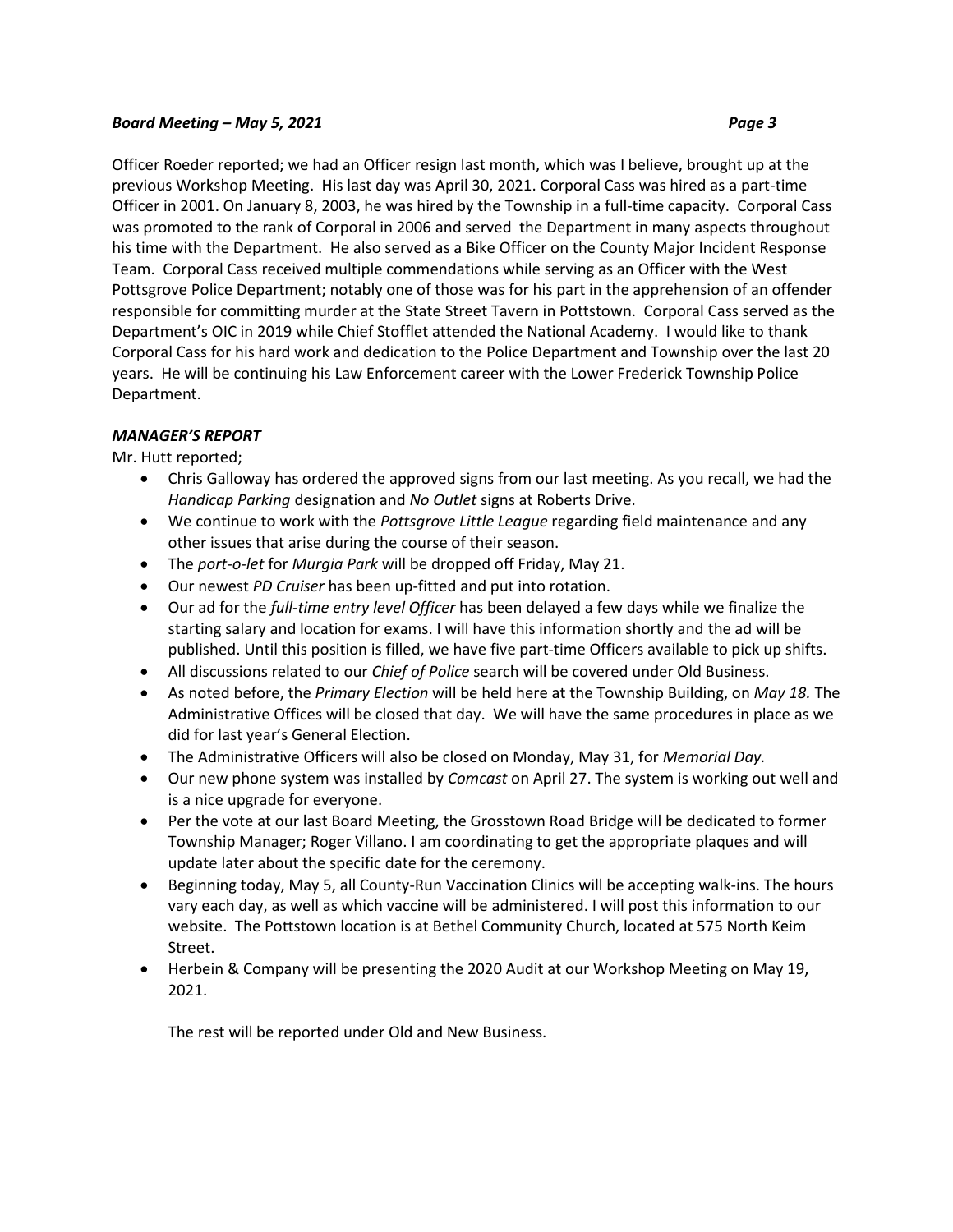## *SOLICITOR'S REPORT*

The following is my report of the tasks that I performed as Solicitor for West Pottsgrove Township since the Board of Commissioners' last, regularly scheduled meeting on April 7, 2021, up to and including May 5, 2021:

- 1. Review of Kathleen Scully Worker Comp Hearing Notice.
- 2. Revise Panda Express Land Development Agreement.
- 3. Research ability to remediate/tear down rear addition to property on 1040 Manatawny Street.
- 4. Prepare and file Lien against Michael Malek at 546 Lemon Street.
- 5. Review laws applicable to ejectments/evictions at Bramcote Hotel.
- 6. File a Lien against 1040 Manatawny for Engineer's costs of inspection of rear addition.
- 7. Review email from Richard Bowers re-well contamination from 1040 Manatawny.

# *OLD BUSINESS*

## *Update on SafeCity – Chief of Police*

Mr. Hutt reported; on Saturday, May 1, the remaining five candidates were interviewed. At the conclusion of tonight's' meeting we will be meeting in an Executive Session with our consulting team to identify the applicants moving on to the final round. We hope to have this hiring concluded within a month. Our consulting team has been a huge asset to find us the best person for this position.

## *Update on Grosstown Road Sanitary Sewer Project*

Mr. Hutt also reported; we approved the ADA ramps on Grosstown Road at our last meeting and are currently awaiting a finalized design from Burisch Associates. We should have that design and a final quote; by our Workshop Meeting. Final paving, per PennDot guidelines, is sixty days for trench settling. We did expand to Acorn & Edgewood, so this will be delayed slightly to get it complete at the same time. Early July would be a good estimate of when this will occur.

### *Update on Acorn Way & Edgewood Drive Sanitary Sewer Project*

Mr. Hutt commented; our contractor will be wrapping up pipe work by early next week and equipment will begin to leave the site. Any remaining private lateral work will need to be finalized by weeks end, in order for the crew to complete it before leaving. All residents who requested quotes were provided them.

### *TREX Recycling Program – Bench Award*

Mr. Hutt reported; recently, we reached our goal of 500 lbs. of plastic. I want to thank all of the residents who participated in this program and contributed to the Township being awarded a bench. This is a 48-inch bench and the colors are as follows: brown, various shades of white, cream, black and chestnut. We could vote on this tonight, or possibly put it on our website and have the residents polled.

A motion by Commissioner Green, seconded by Commissioner Valentine to post this on the Township website, allowing the residents to choose the color they feel is best. Roll Call: Palladino; yes, Valentine; yes, La Rosa; yes, Green; yes, Miller; yes.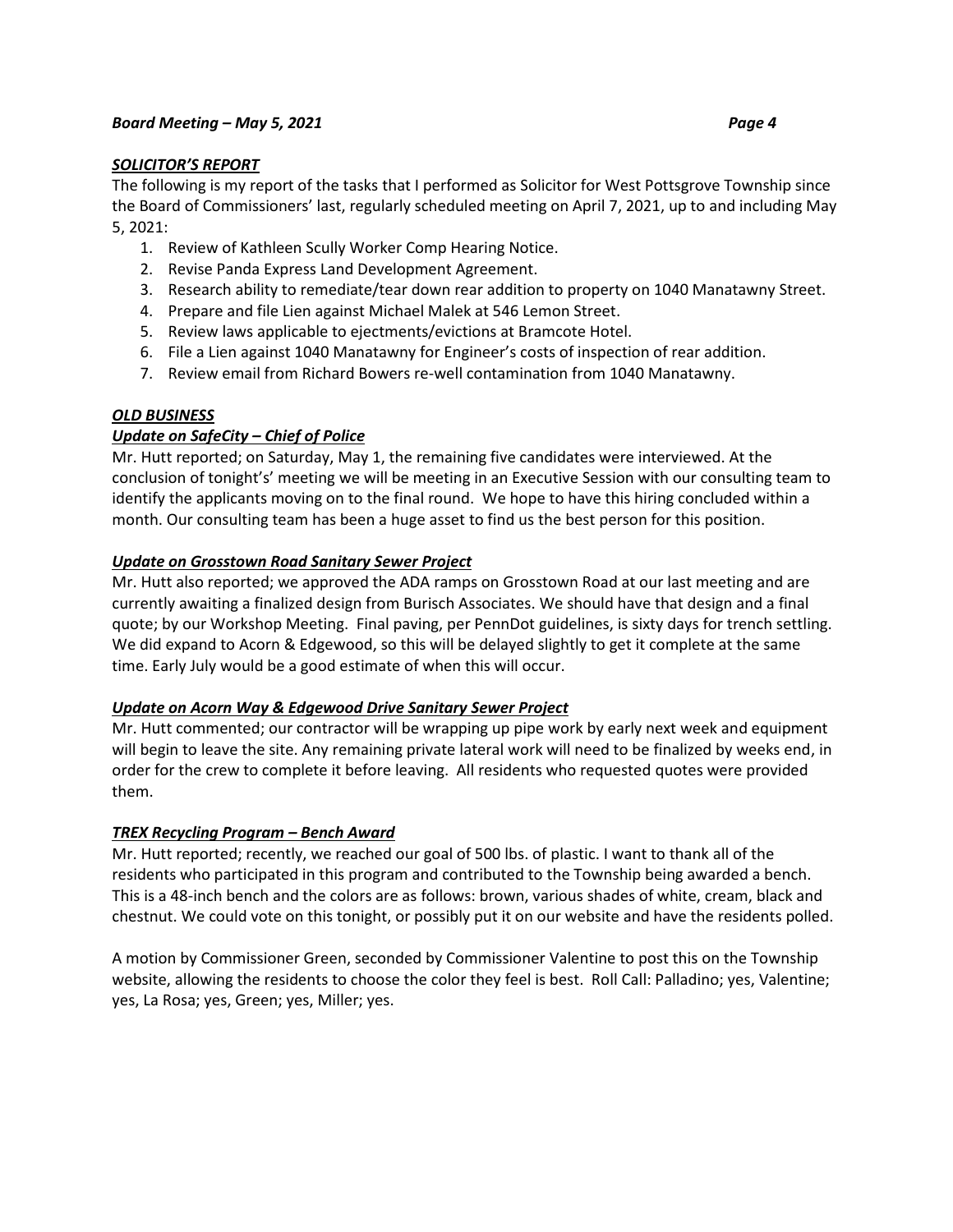## *Pottstown Borough Authority/Reverse 9-11 System*

Mr. Hutt reported; during last March's water main rupture, West Pottsgrove Township residents had many questions and concerns regarding the Water Boil Notification. In the event of an emergency, the Borough of Pottstown uses a telephone Emergency Notification System commonly referred to as the Reverse-911, to notify utility customers located within and outside of the Borough. If you receive a call from the Borough of Pottstown, please listen to the message carefully. Please also be advised; due to FCC Regulations, you must register your cellphone number (s) with the Borough by calling 610-970-6540 if you wish to receive Reverse -911 messages. Utility customers with landlines are already registered and no further action is required. This notice was posted on our Township Facebook page and our website. The Borough Authority will also be sending this information out via U.S. First Class Mail.

## *NEW BUSINESS*

## *Fire Marshal Training Course*

Mr. Hutt noted; Craig Lloyd has requested to use the lot behind Target to conduct training for a group of Fire Marshals. He anticipates this would be held in late summer or early fall.

A motion by Vice President Palladino, seconded by Commissioner Green approved Mr. Lloyd to conduct training for Fire Marshals behind Target. Roll Call: Palladino; yes, Valentine; yes, La Rosa; yes, Green; yes, Miller; yes.

## *Pottstown Regional Public Library*

Mr. Hutt commented; Mindy Lipsky, Youth Services Coordinator, is requesting permission to conduct their "Story Walk" Program at Murgia Park on either June 15, July 6 or July 27. This program will have pages spaced out in the park with instructions posted on how to participate.

A motion by Commissioner Green, seconded by Commissioner La Rosa to approve the "Story Walk" Program to be held at Murgia Park. Roll Call: Palladino; yes, Valentine; yes, La Rosa; yes, Green; yes, Miller; yes.

### *Township Grant Opportunities*

Mr. Hutt noted; Senator Bob Mensch sent the Township a list of available Grant Programs, which we thank him for bringing these opportunities to our attention. Yes, there are Grants available, however, the Township does not qualify or is not in need of some of these. Multiple Grants on the list were geared towards sewage and water assistance, and currently, we are in the middle of, or wrapping up three Sanitary Sewer projects with Grants. There are some greenways, trails and recreational Grants however, I need to point out that we are involved in the PARRC Organization and pay the Director of that Organization to assist us with these specific Grants. I will continue to review the list and identify Grants that might suit the Township.

### *Township Meeting Format*

Mr. Hutt commented; we previously had internal discussions about moving away from Zoom, as was the Township's standard procedure for meetings. I reached out to neighboring municipalities and that was the general practice amongst everyone. We looked at the participation rate via Zoom, as well as, inperson attendance during the last few months and ultimately determined it was not warranted.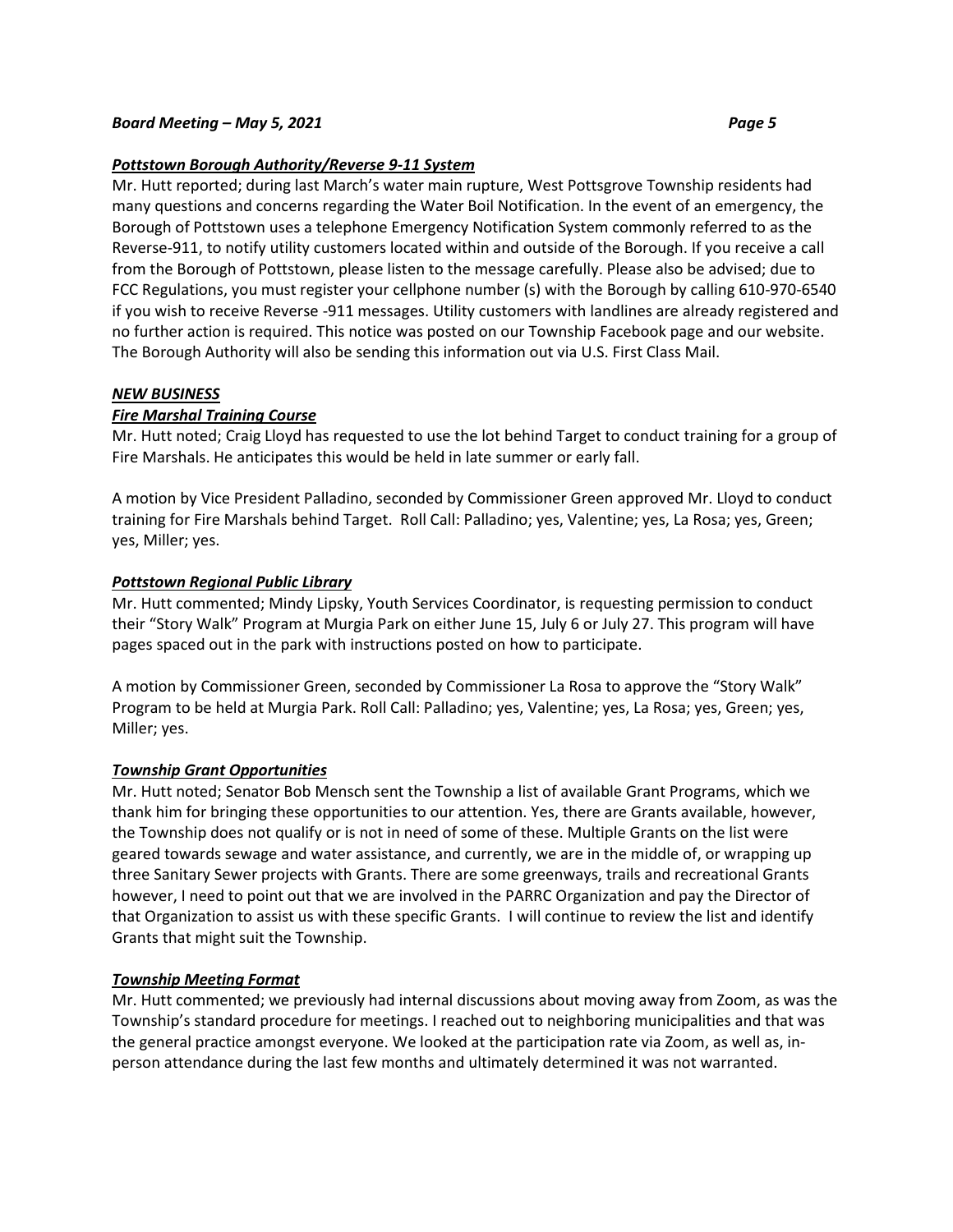The level of participation on both was something we could accommodate with an in-person only meeting; thus our move away from Zoom. Having said that, if we determine a need, based on attendance, we have been given permission to use West Pottsgrove Elementary to hold our meetings. If the need to increase capacity arises, we are prepared to do so.

### *CITIZEN'S COMMENTS*

*Mindelynn Chubb – 819 Little Vine Street –* addressed the Board with regards to the Zoom option for meetings, asking; have you reached out to the community or sent out letters letting people know there are other options to attend the meetings. She stated; even though you can expand to the school, they should be able to still attend in some way shape or form. I understand you reached out to other surrounding municipalities, but they still offer the option through Zoom; and you take ours away; that's not fair. Commissioner Green stated; during COVID you can do Zoom, but in non-COVID times we cannot do Zoom. They had to put a special House Bill in place during COVID times only, to allow Zoom. Once the Governor declares everything open, Zoom goes away and we then have in-person meetings. Zoom was a distraction because there was only a handful of people on there and most of them were from the Fire Company; the rest were non-residents. These meetings are for residents, not non-residents. We don't mind non-residents attending, but our focus is for our residents. Ms Chubb stated; I have been a resident in this Township for 35 years and it took a commissioning change of power from this election going on, to even know that Zoom was even an option. Commissioner Green stated; Zoom isn't an option if we were in non-COVID times. Ms Chubb stated; I'm not talking about non-COVID times, I'm talking about now, and the last couple of months you guys have been doing Zoom I didn't know and yet have lived in this Township my whole life. Commissioner Green noted; it's on the website and our Facebook page; it's everywhere. Mr. Hutt added; it's even on our board, adding; I can only say we judge by the need of it, and the low participation on Zoom is what led us to move away from it. If the need arises, we can definitely re-visit it. A resident asked if there is an additional cost for Zoom; but was quieted by President Miller. Mr. Hutt noted; we do pay for Zoom, you have a yearly subscription, but we've looked at the last few months attendance and just didn't see the need anymore. If we need to move back to it, we can re-visit that. Ms Chubb commented; wouldn't it have made more sense to keep the Zoom meetings since you are working into a new era of electing new people in positions? Commissioner Green stated; again, once the Governor declares all of this over; Zoom goes away no matter what we pay; we cannot continue Zoom. The House Bill states; during COVID times only. President Miller stated; you are more than welcome to come mam; for all of these years you have lived in town we would have loved to have seen you at one of our meetings or even on one of our Boards. Commissioner Green commented; on Zoom, we get a lot of people that are harassing us and disrupting the meetings, which is why the Governor wants people to meet in person to voice their concerns. President Miller thanked Ms Chubb for coming out and voicing her concerns. Ms Chubb continued; all I've got to say is how we're talking about how strained we are in funds and how tight money is, but I see surrounding communities doing all kinds of fundraisers and organizations to bring money into the community to bond the community together. Thanks to Matt, he made that beautiful rodeo down in the Park, but I'm sorry; that Park should be named after him. Everything else is gone; there is no Halloween Parade and there is hardly a carnival that the Firehouse tries their best to put on. You've got a school down here on Grosstown Road that has fields of open area where we could get together and make it a fundraiser, working with the carnival, and maybe get 10% of the profits to bring back into the community. President Miller stated; mam, I wish in all of the years you lived in the Township, you would have come to the Board Meetings and brought this up.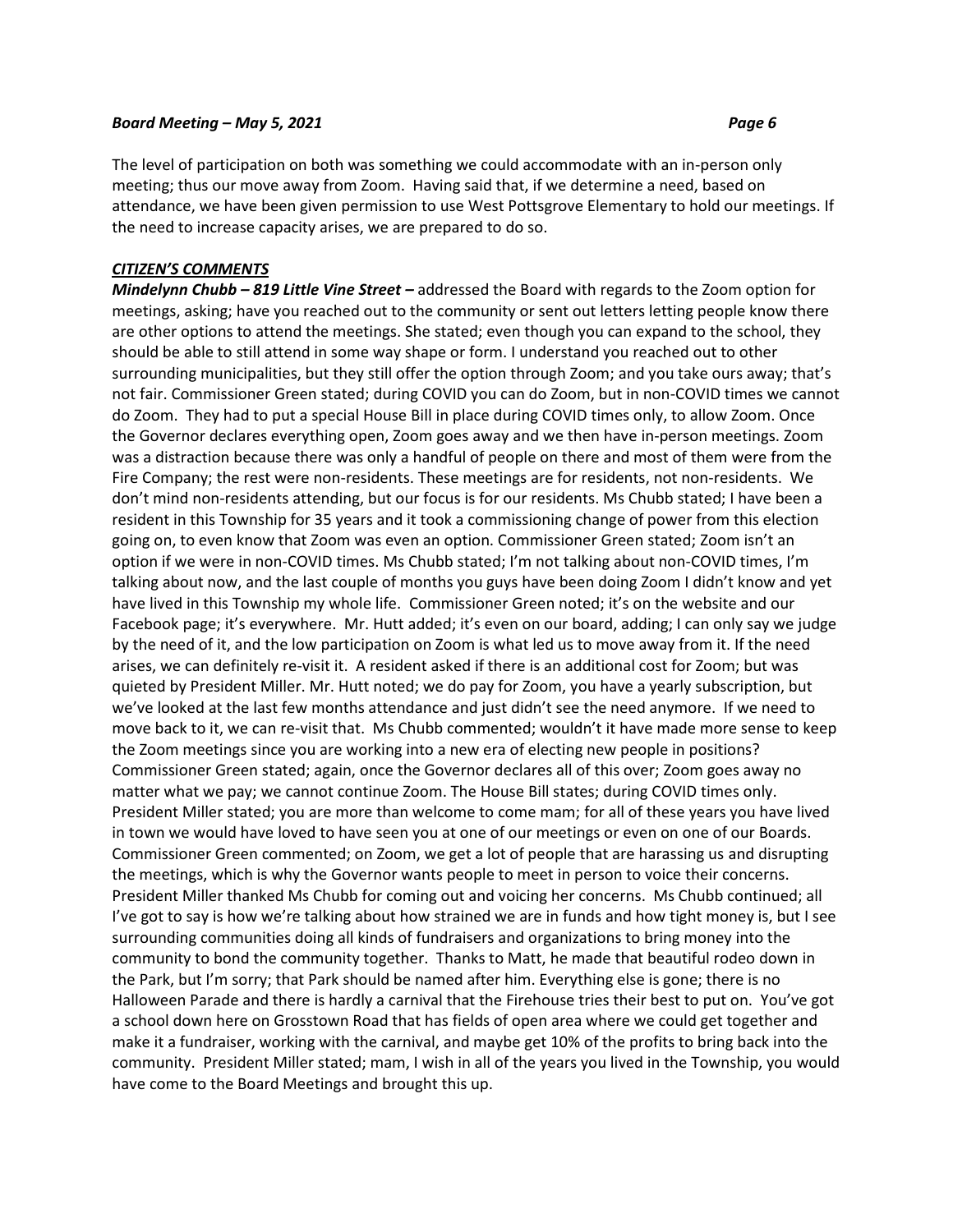Mr. Miller continued; first of all; the carnival was run by an outside agency and had an issue, so the Fire Company attempted to do it and they had an issue. It had nothing to do with us, but we supported them as far as that is concerned. As for the Halloween Parade, that was not recent and quite a few years ago, so you are talking about something that was quite a ways away. President Miller commented; anyone that brought something else up, if they want to partake, we are more than happy to entertain it and listen. I am just glad you decided to come this evening and express things. I say to you; following this meeting, I hope you come to other meetings. It's not that we didn't want to ever do anything, we certainly support different groups to do things, and we're always open for suggestions.

*Eric Hoffman – 16 Fairview Street –* commented; to follow up with what Mindy was saying with the Zoom thing; we live in a world where 85% of the country operates commercially, publicly and privately; by Zoom conferencing. The Sunshine Act does not prohibit the video or replay of a Township meeting by any means, so you could possibly shut down the comments on the system and still put it out there. Why would anyone in this world, before the Governor decided to stop it, try to shut down any type of communication. Even if they are the Firefighters that you say don't live in the Township, the Firefighters and Police Officers that don't live in the Township all represent this Township and should have a definite right to publicly speak, just as the residents that live here. My second question is with regards to you're hiring in the Police Department. What is your estimated time line and what is your total number of Police Officers, including the Chief when you're done. It took eight years, from 2012 to 2020, where you asked the Police Chief to open up a test; a test and hiring are two different things. Under Civil Service Standards, you can take a test and keep a list for two years. What is the Township going to commit to for staffing in the Police Department? In that meantime, why aren't the part-time Officers using the underrun full-time budget to fill those shifts? Mr. Hutt commented; the first point about staffing needs; is seven with the Chief, and I told you the ad is going out hopefully this week for a full-time Officer, adding; that takes time. Mr. Hoffman stated; wonderful. Mr. Hutt continued; hopefully, as soon as we can, we can get the list together, find the best candidate and then hire that person. Mr. Hoffman asked; how many full-time Officers have left since Chief Swavely. Mr. Hutt stated; I have no idea. President Miller interjected; to answer your question on the part-time budget; the way the budget works is when it comes time for budget time all of the department heads sit down with a list of things they would like and things they would actually need. They are told, based on financial restraints, to try and trim the budget. Our former Police Chief sat down with the Board and gave us a budget for his part-timers, which he cut instead of increased. We said to him; are you sure you can live with the numbers you gave us. His response was; yes, I can, that is my part of trimming my budget. Therefore, the money that is allocated in the budget for the part-timers this year is based on the Chief's allocation that he requested to this Board at budget time. Mr. Hoffman stated; you said yourself that you asked him to open up the opportunity to hire a full-time Officer, so his intention may have been based on that full-time budget. Under writing a full-time budget, why doesn't the Officer in Charge or the new Chief have the right to use that money to put other guys on the street. You don't manage a budget by handing it to someone in a department and telling them how to spend it; you hire the right person and say sir, you're responsible for this money. Commissioner Green stated; we never said they couldn't use that full-time budget to offset the part-time cost, especially when we just lost an Officer. They could've gladly used some of that money to pay for the part-timers until we got a full-time position; so we never said they couldn't use it. Mr. Hoffman stated; so before you guys made the public announcement after I made the stink about adding a Police Officer, you didn't tell the Department to cut the shifts down to one guy over the night?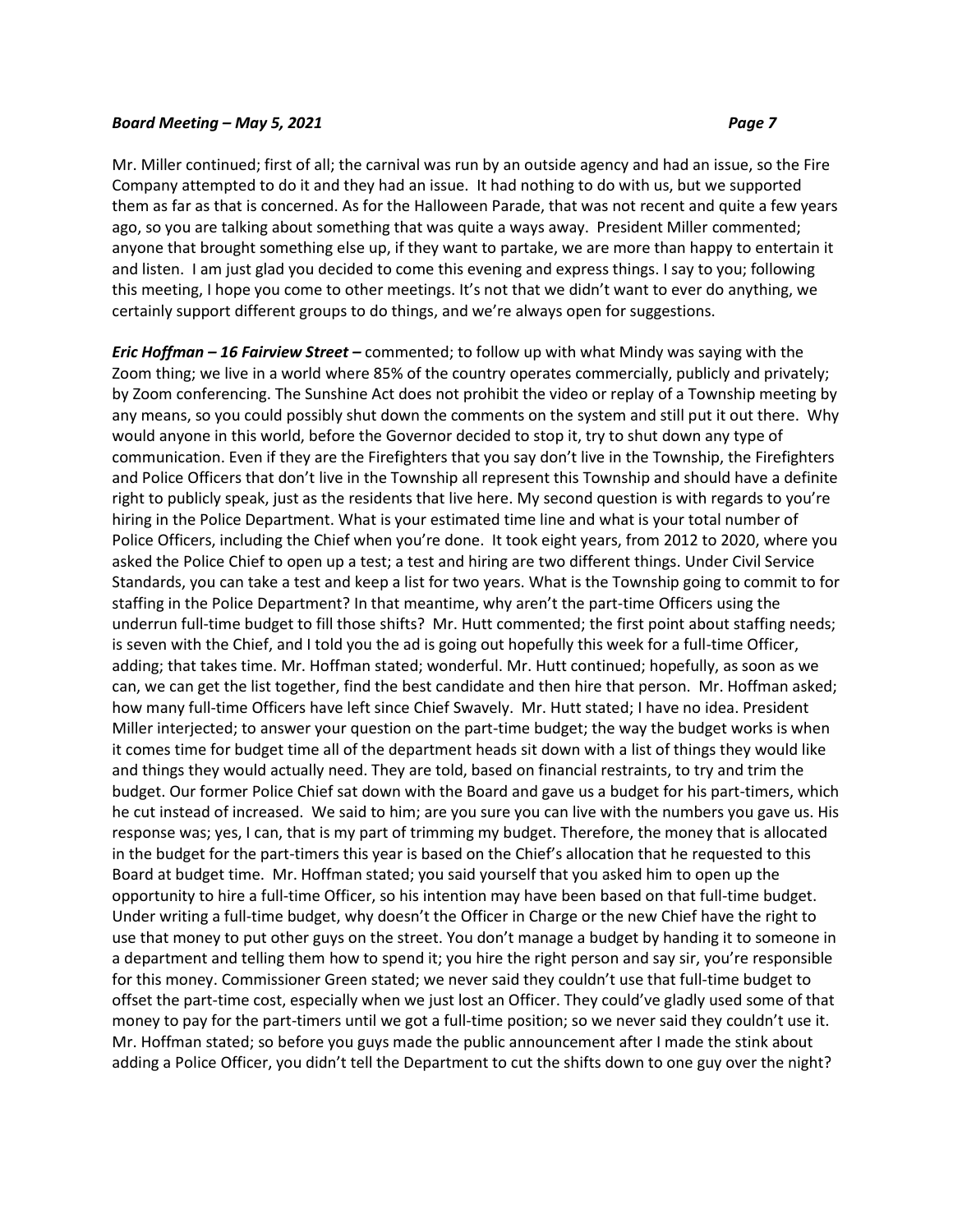President Miller stated; the reason they were informed, it wasn't to cut it down, there is a budget. Mr. Hoffman stated; it is their budget. President Miller stated; the budget is budgeted for specific items; it's the Township side or the Police side and budgeted for certain items, whether it's for computers, cars, patrol or payroll; it's not like "here is a whole stack of money, spend it any way you want". Therefore, money was allocated for part-timers. Now I will say this; if there is a problem and we receive a phone call about an anticipated problem and are asked if we can bring another Officer in; no one ever says no to that. There is not enough money, due to the former Chief's allocation of his part-timers, to just blanket it and allow it to work. Mr. Hoffman stated; skip the phone call. President Miller interjected; you had your three minutes sir.

*Mark Stofflet – 673 Constitution Avenue –* addressed the Board asking; what's the current status of hiring a Chief? Mr. Hutt stated; as I have said, we are meeting with our consulting team after this meeting to identify the final two or three, based on their recommendation. The Board will interview those candidates and I would say; a month timeline. Mr. Stofflet noted; so you keep saying you've put ads out and you've got to do PT testing; what is against bringing some of our part-time Officers in to fill that full-time position. Mr. Hutt stated; they have to test through the Civil Service Commission. Mr. Stofflet stated; I understand. Adding; my assumption is, being they know the system; obviously there is criteria to fall under, wouldn't it streamline the process by putting someone onboard that knows your system and bringing those guys into that system. Mr. Hutt stated; Civil Service Regulations say we need to test, that is the process. President Miller commented; you are aware though, that we asked for this test a year ago and it was not done, or we would have had it ready. Mr. Stofflet asked; that test, is that documented through email, between the previous Chief and you guys; or was it verbal? President Miller stated; we had a letter, which I read in last month's meeting. He was directed to formulate a test and get back to the Board; but it was never done. Mr. Hoffman tried to ask a question, but was told by President Miller he was talking out of turn. Mr. Hoffman stated; you guys have been talking out of turn for 15 years. President Miller addressed Mr. Hoffman stating; so I will ask you to hold it down, you had your three minutes or more.

*Candace Stofflet – 673 Constitution Avenue* – addressed the Board asking, with regards to the project on Grosstown Road; when do you think the projection of this will be completed that we can drive down with motorcycles safely. Mr. Hutt stated; as I stated earlier, the paving, due to PennDot's guidelines of trench settling, is early July. He added; State regulations put us in the timeline to let that sit. Mrs. Stofflet commented; I was just wondering, because I'm putting together a ride and would like to utilize Grosstown Road.

*Mark Stofflet – 673 Constitution Avenue* – commented; with the election coming, will the lot be cleared of construction vehicles, will there be ample parking and will it be cleared so people can park safely and get through? I know the further side of the parking lot has been obtained and under construction; I understand, but will that be expedited prior to. Mr. Hutt noted; we have been contacting our group, and Acorn and Edgewood are wrapping up very soon, so this site will start getting cleared. I have been talking with them to get them to remove as much as they possibly can at that time. We have additional handicap parking spots set up from the last election, as we want our residents to be comfortable with that and want to have as much parking available as we can. Mr. Stofflet noted; so you are stating you are making an effort. Mr. Hutt stated; I can't promise every piece of equipment will be gone, but I can promise there will be plenty of parking available. He added; the contractor is aware of Election Day and is wrapping up the project right now.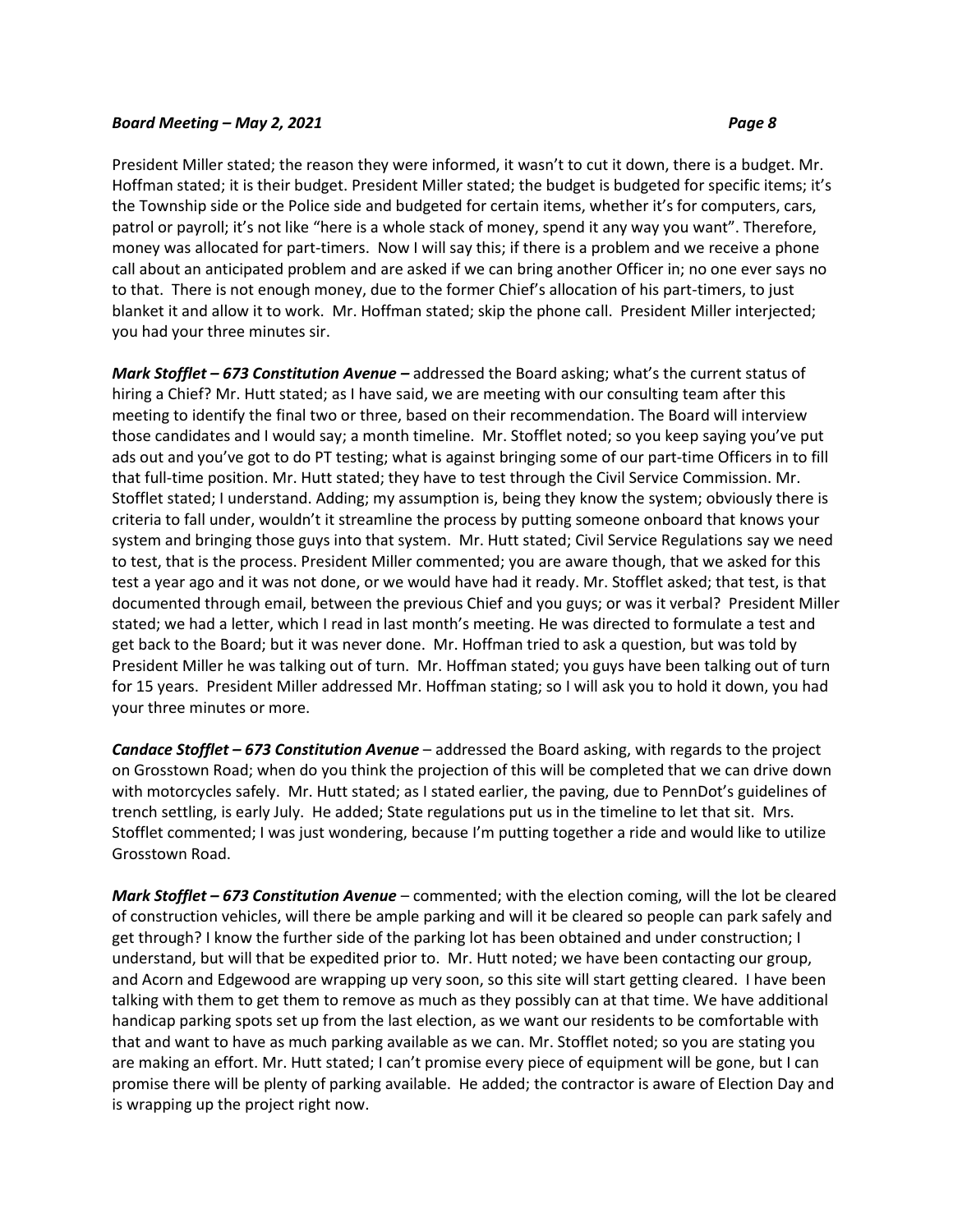# Mr. Stofflet stated; so nothing committal, just you're making an effort towards it. Mr. Hutt stated; I can't commit that every single piece of equipment will be moved, but I have had this discussion with the contractor.

*Candace Stofflet – 673 Constitution Avenue –* commented; concerning Constitution Avenue and the truck route you have set up going down our road. Is there any way you can minimize that so it's not during school bus hours, the same time the kids are out on the road? They are obviously not doing 25- 35 miles an hour either, and I'm wondering if we could not have them coming through there between 7:30 am to 8:30 am in the morning. President Miller stated; because Mr. Green could not hear you, I need to rephrase it, so if I'm wrong; please correct me. What you're saying is; on Constitution, because of truck traffic coming when the school buses are coming through; it's a safety hazard and is there any way we could limit the truck traffic for the periods of when the school hours and the buses are traveling. Mrs. Stofflet stated; yes, that is correct. Commissioner Green asked; are they trucks from the project, or other trucks coming through. Mrs. Stofflet stated; I believe they're trucks from here, adding; usually our road is a non-truck road and they have to go down and around. I didn't attend the last meeting and don't know if this is true, but I believe there are permits that allow these trucks to go down our road and if not; then they really shouldn't be going down our road. Solicitor Ottaviano stated; if the trucks are from the Grosstown Road Sewer Project, perhaps we can contact the contractor and make him aware of this and see if there is something he can do. With regards to any other trucks that are not a part of the crew; we would have to do a traffic study to determine whether or not there is something we could do, but it's something we can look into. Commissioner Green asked again; is it our construction trucks? Mrs. Stofflet commented; I think so. I saw the two out here this morning. President Miller stated; if it's them, we can definitely take care of that, if not, we can look into that.

*Mark Stofflet* commenting on the same topic; you mentioned about a traffic study. If it's supposed to be a non-truck road, there should be no traffic study and they should be cited and fined immediately. Solicitor Ottavanio stated; I haven't been on Constitution Avenue since they closed the top. I live in Douglassville and that's the way I went home. So, it's posted as a no-truck road? Mr. Stofflet stated; yes, a no-truck road. Mrs. Stofflet stated; it was also posted no buses, but that has changed since we moved in, because of course, we created a lot of kid traffic and the buses have the right to go down. President Miller stated; we will talk to the people that are doing the project to make sure they don't go down the road at all. Adding; what I can suggest for you Tim, is to put a patrol car, not just on bus hours, but to let the truck traffic know this is a warning and they've got to go around and not use that road as a short-cut. Officer Roeder noted; I will let the department know.

*Gail Skean-Johns – 1044 Manatawny Street* – commented; since we are on the topic of traffic; what can be done about speeding on Manatawny Street. You can't go out and get your mail, you can't put your trash out without taking your life into your hands. These people are driving, and it's mostly pick-up trucks, 80 to 85 miles an hour up and down Manatawny Street. Officer Roeder asked her address, to which Ms Skean-Johns repeated it, noting; it's the section between Sell Road and Glasgow Street. Officer Roeder stated; what I can do is see if we can set up a traffic detail there, we just need to check on distance and other things first. He asked; would you have any issues with any of the Officers sitting in your driveway? Ms Skean-Johns stated; absolutely not, it would be great to see them.